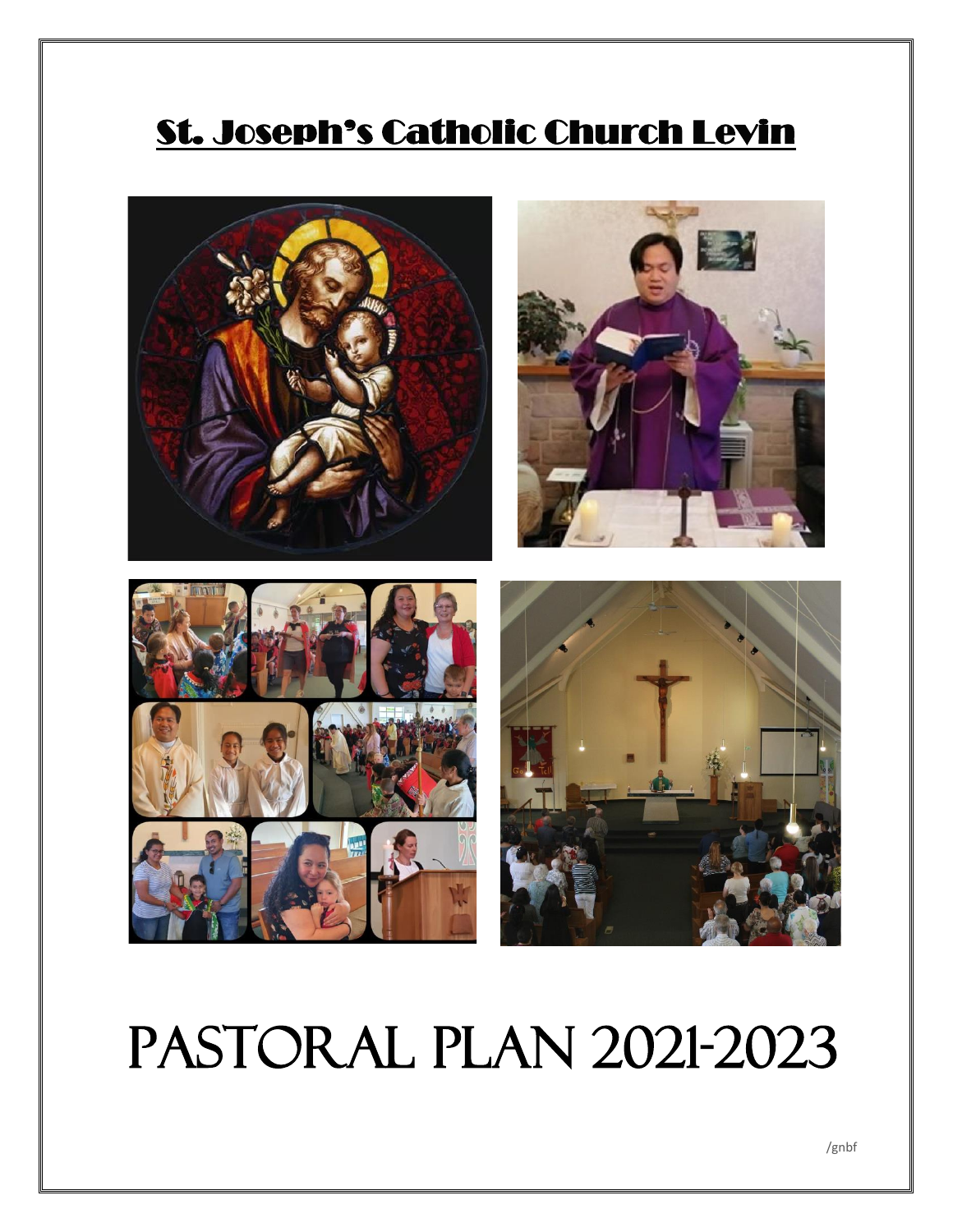

# Our vision

## "A community Radiating the Light of Christ."

*Our vision as a parish is to spread the light of Christ in our community by being a recognisable ray of this light.*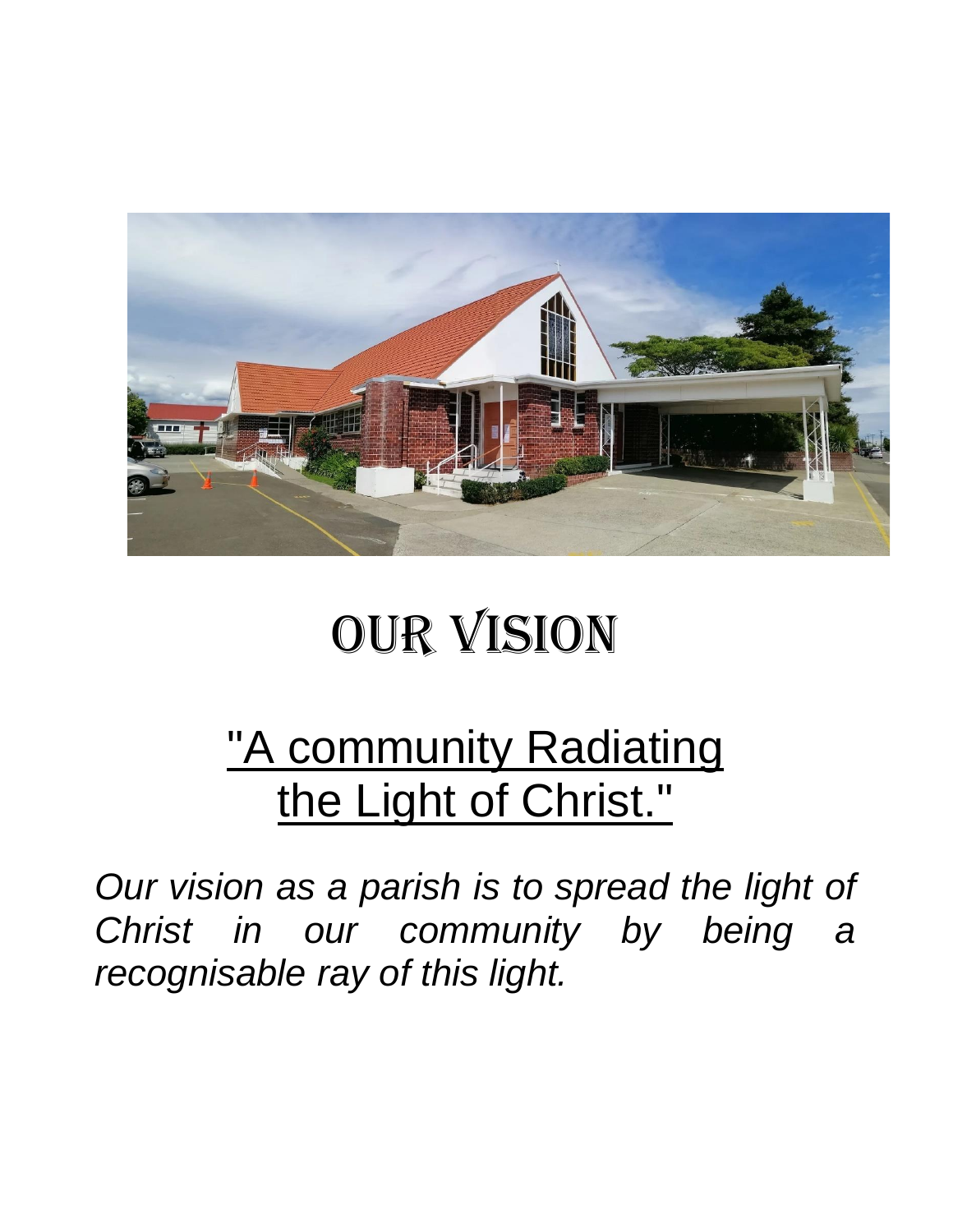Hello my fellow Christian friends.

Firstly, I would like to take the opportunity to thank the many wonderful people in our church community who actively contribute to our parish in all sorts of mighty ways; usually without much acknowledgement well done and thank you.

By our baptism, we have a duty to be proactive in the faith – Read the parable of the talents in Matthew 25: 14-30. Too many of us today see our salvation as simply a bus ticket to heaven and we believe it doesn't matter too much in what we do while we wait for the bus. St. Paul writes in Ephesians 2: 10 – "For we are Gods handiwork Created in Christ Jesus to do good works which God prepared in advance for us to do". God is not dead nor is he stagnant and his holy revelations to us are continuous. He works through his people for the advancement of humanity and in his third millennium there are many issues that need our discernment.

To name a few, married and women priests, same sex relationships and marriage, bioethics, ecumenicalism, human sexuality and morality, and political secularism.

Ignoring these topics are not going to make them go away. We must have the courage to face them, but at the same time, remain true to the gospel.

Church reform is not just the responsibility of the clergy and church bureaucrats.

We are together one body in Christ and collectively we will advance Gods holy kingdom. If you have anything you would like to be brought to the attention of the parish team, and if you are able to offer your talents or services, please email me at [bennik@xtra.co.nz.](mailto:bennik@xtra.co.nz)

Blessing to you all, Harry Bennik Parish Council Chair.

> ST. JOSEPH CATHOLIC CHURCH LEVIN 56 WERAROA ROAD, LEVIN, 5510 (06) 210-2891 [pp@stjospehlevin.com](mailto:pp@stjospehlevin.com) [office@stjospehlevin.com](mailto:office@stjospehlevin.com) [WWW.STJOSEPHLEVIN.COM](http://www.stjosephlevin.com/)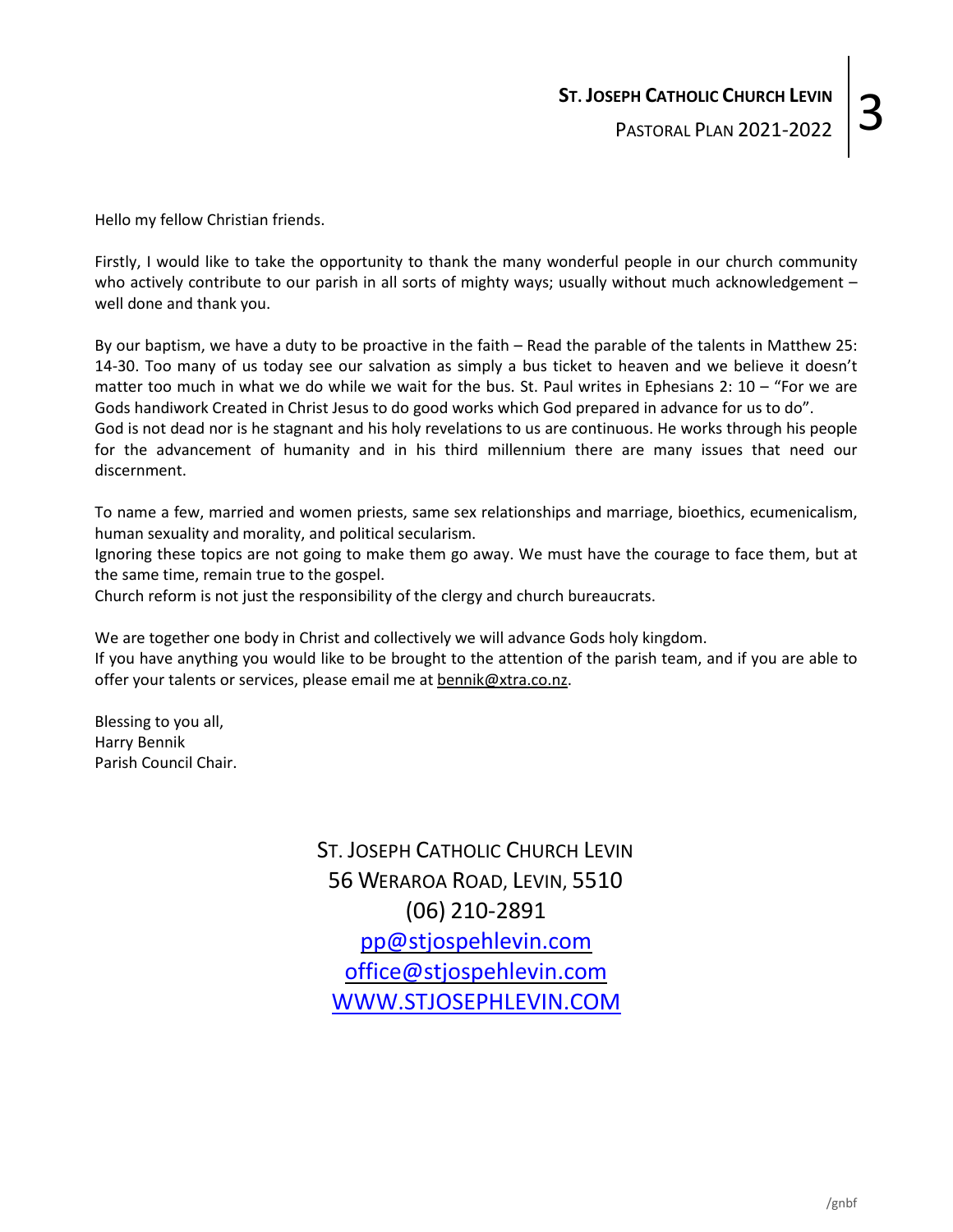EPH CATHOLIC CHURCH LEVIN  $\vert 4$ 

## **St. Joseph Church Levin Two-Year Pastoral Plan**

**GOAL:** Health and Safety

**COMMITTEE MEMBER:** Makisi Safety

| <b>HAZARD</b><br><b>IDENTIFICATION</b> | <b>ASSESSMENTS</b>                                                                                                                                                                                                  | <b>PROPOSALS &amp;</b><br><b>ACTION</b>                                                                                   | <b>TIME FRAME</b>        | <b>ESTIMATED</b><br><b>COST</b>       |
|----------------------------------------|---------------------------------------------------------------------------------------------------------------------------------------------------------------------------------------------------------------------|---------------------------------------------------------------------------------------------------------------------------|--------------------------|---------------------------------------|
| 1. Disable<br>Wheelchair<br>Pathway    | *Only one wheekchair. Entrance<br>pathway is available for disable wheel<br>chair<br>- current pathway does not serve the<br>proper way for the access of wheel<br>chairs.<br>- current pathway may cause incident. | * To fixed and construct<br>a proper pathway for the<br>access of the diable<br>wheelchairs                               | 2021<br><b>High Risk</b> | <b>Rough Estimate</b><br>\$100-\$150. |
| 2. Tree Branches                       | * On the south elevatin of St. Jospeh's<br>Church. The findings are:<br>- Some overlap tree branches may<br>cause damages to church's roof and<br>the building.                                                     | <i>*To arranged and fixed</i><br>a cutting of overlap tree<br>branches it may cause<br>the safety of the<br>building.     | 2021<br><b>High Risk</b> | <b>Rough Estimate</b><br>\$300        |
| 3. Church Parking                      | * Church Parking Area.<br>The findings are:<br>- Current set up of church parking can<br>cause incident<br>- To include traffic signs.                                                                              | * To set up a new layout<br>of the parking to avoid<br>incident it may cause.                                             | 2021<br><b>High Risk</b> | <b>Rough Estimate</b><br>\$400-\$500  |
| 4. Upstairs Glass &<br><b>Windows</b>  | *No solid cover for glass & windows<br>upstairs.<br>- Rik of the current situation of the said<br>glass and windows are at a very high<br>risk.                                                                     | * To construct and build<br>a solid cover to cover<br>the said glass and<br>windows to avoid an<br>incident it may cause. | 2021<br><b>High Risk</b> | <b>Rough Estimate</b><br>\$2,500      |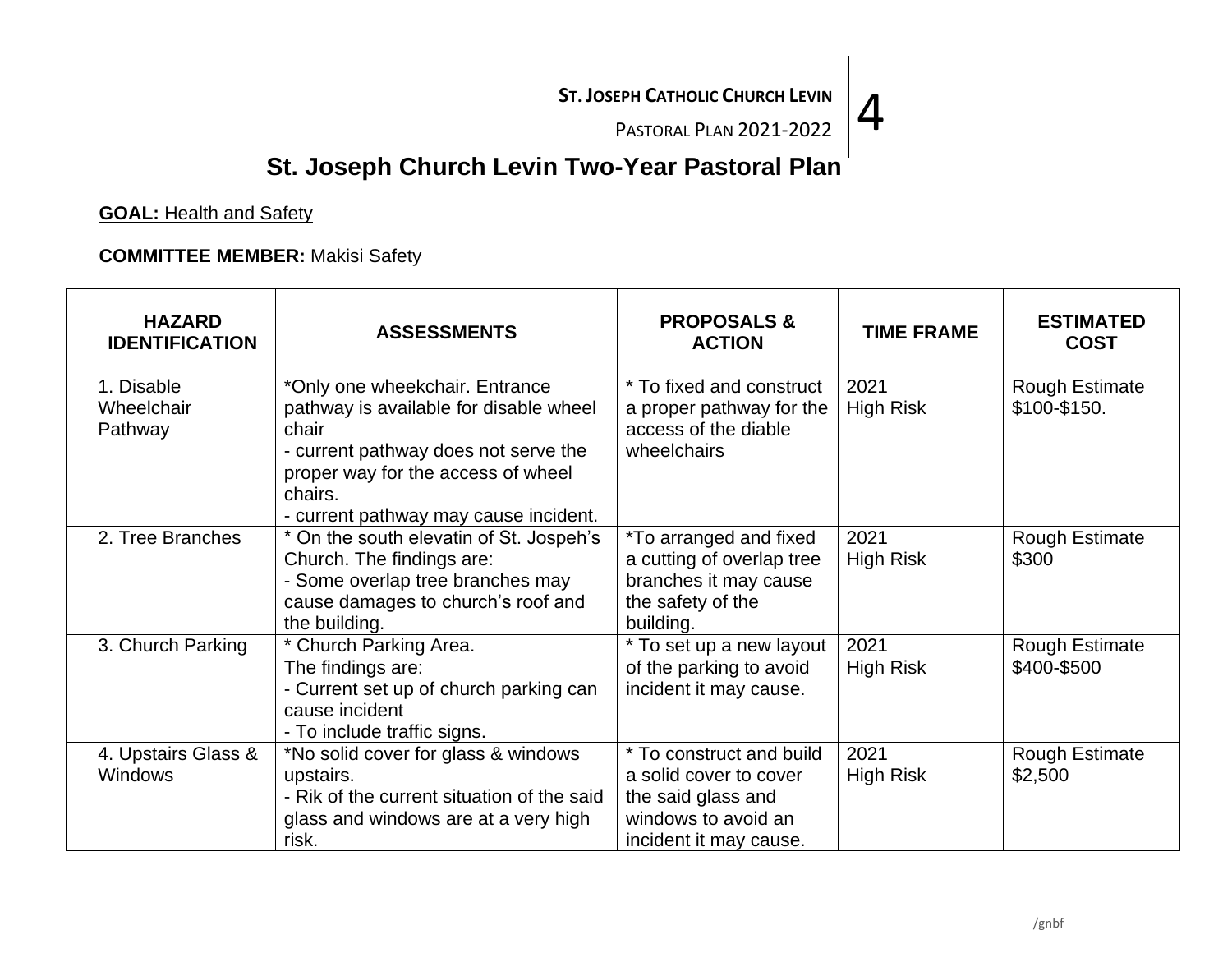EPH CATHOLIC CHURCH LEVIN  $\frac{5}{5}$ 

## **St. Joseph Church Levin Two-Year Pastoral Plan**

#### **GOAL:** Communication

Provide effective ways/means of communicating internally to the parish community in general and among the various parish groups as well as externally to the broader community (vice versa).

#### **COMMITTEE MEMBERS:** Dennis Nacorda, Maria Lyne

**OBJECTIVES:** To accomplish this goal, we will:

|                  | <b>ACTION STEP</b>                                                                                                                                                                                                                                                                    | <b>BY WHOM</b>                                                          | <b>TIMELINE</b>                                                       | <b>BUDGET</b>                                                                                                                                       |
|------------------|---------------------------------------------------------------------------------------------------------------------------------------------------------------------------------------------------------------------------------------------------------------------------------------|-------------------------------------------------------------------------|-----------------------------------------------------------------------|-----------------------------------------------------------------------------------------------------------------------------------------------------|
|                  | Develop an online directory that is both secure and easy to<br>access for parishioners. Invite parishioners to<br>update/confirm their contact information on an annual<br>basis. (This can be an opportunity to invite the parishioners<br>for their time and talent to the church.) | Fr. Dennis and office<br>volunteers                                     | Ongoing till July 2021,<br>and then to be updated<br>in March 2022    | <b>None</b>                                                                                                                                         |
| $\overline{2}$ . | Develop and maintain an accurate parish email database.<br>Update the email addresses that do not work.                                                                                                                                                                               | Fr. Dennis and office<br>volunteers                                     | Ongoing till July 2021,<br>then to be updated in<br><b>March 2022</b> | None                                                                                                                                                |
|                  | 3. Manage a website and social media accounts that facilitate<br>direct communication between the website manager and<br>the visitor                                                                                                                                                  | Fr. Dennis for the<br>website/ Gladys and<br>Fr. Dennis for<br>Facebook |                                                                       | Manage a<br>website and<br>social media<br>accounts that<br>facilitate direct<br>communication<br>between the<br>website manager<br>and the visitor |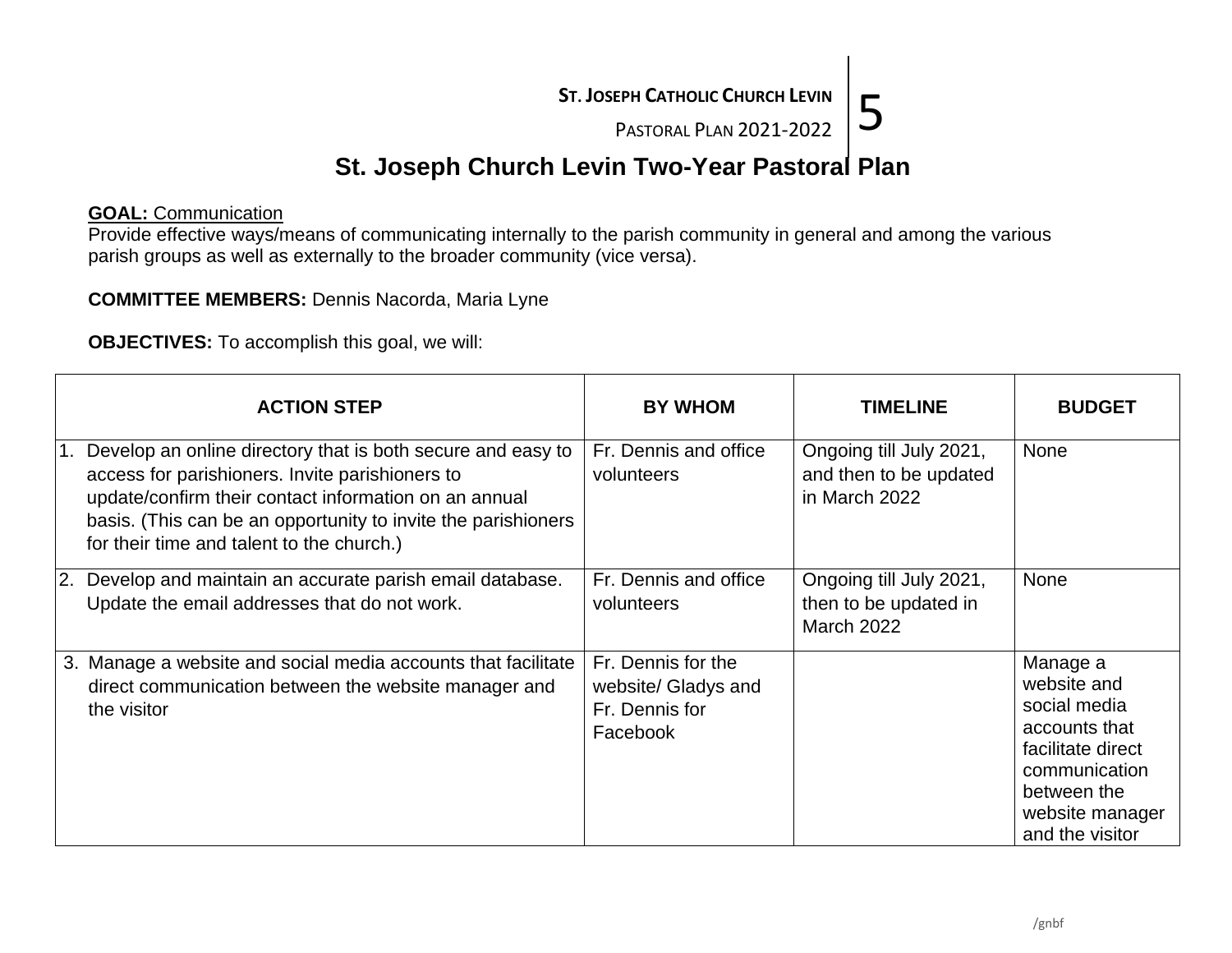SEPH CATHOLIC CHURCH LEVIN  $\bigg|6$ <br>PASTORAL PLAN 2021-2022

| <b>ACTION STEP</b>                                                                                                                                                                                                                  | <b>BY WHOM</b>                                             | <b>TIMELINE</b>                                  | <b>BUDGET</b>            |
|-------------------------------------------------------------------------------------------------------------------------------------------------------------------------------------------------------------------------------------|------------------------------------------------------------|--------------------------------------------------|--------------------------|
| 4. Set up suggestion boxes in the foyer and chapel and these<br>will be checked every Friday. Suggestion Forms can also<br>be provided. e. g. How can we better meet your needs or<br>the needs of your family/group?               | <b>Maria and Dennis</b>                                    | <b>Every Friday starting</b><br><b>June 2021</b> | <b>100 NZD</b>           |
| 5. Regular meeting (once a week) between the PP, the<br>Principal, and the DRS to increase collaboration                                                                                                                            | Maria, Anna, and<br>Dennis                                 | Every Wednesday at<br>10.15am, ASAP              | None                     |
| 6. Make a welcome booklet which provides information about<br>the parish for new members of the Church                                                                                                                              | Maria and Dennis to<br>create a team                       | Starts June 2021 and<br>finished by August 2021  | Through office<br>budget |
| 7. Evaluate the newsletter and its contents regularly to<br>ensure effectiveness in communicating.                                                                                                                                  | Maria and Dennis to<br>create a team                       | <b>June 2021</b>                                 | None                     |
| 8. Evaluate the bulletin boards in the foyer and seek ways to<br>optimize presentation of information.                                                                                                                              | Maria and Dennis to<br>consult Brian Nolan                 | <b>June 2021</b>                                 | <b>100 NZD</b>           |
| 9. Collaborate with the other subcommittees (health and<br>safety, property, liturgy, youth, formation, and social<br>justice) to help in communicating their undertaking to the<br>parishioners.                                   | Maria and Dennis                                           | <b>ASAP</b>                                      | None                     |
| 10. Determine the most effective strategies to communicate<br>with different ethnicities in the parish. Meet with different<br>groups and seek advice on communication, leadership,<br>point of contact, and suggestions and goals. | Maria and Dennis to<br>consult different ethnic<br>leaders | <b>ASAP</b>                                      | <b>None</b>              |
| 11. Explore the possibility of using a cellphone app to help in<br>communicating with the young families and youth.                                                                                                                 | Maria and Dennis to<br>investigate                         | <b>July 2021</b>                                 | <b>100 NZD</b>           |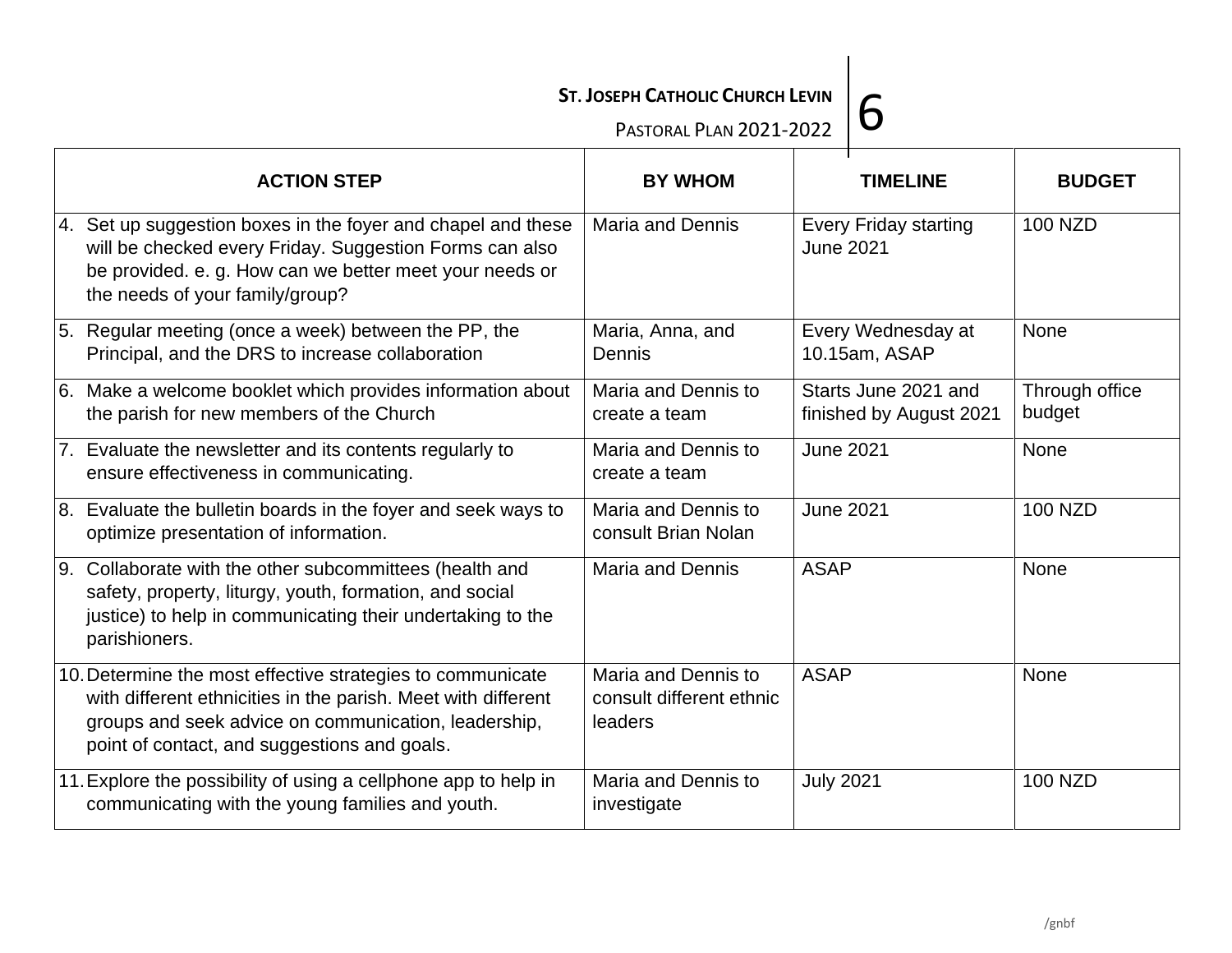**ST. JOSEPH CATHOLIC CHURCH LEVIN** SEPH CATHOLIC CHURCH LEVIN<br>  $\frac{P_{\text{PASTORAL PLAN}}}{P_{\text{RISTORAL PLAN}}}\right$ 

### **St. Joseph Church Levin Two-Year Pastoral Plan**

#### **Lay Formation**

### **Committee Members:** Harry Bennik

| <b>ACTION</b>                                                                                                                  | <b>TIME FRAME</b> | <b>BUDGET</b>    |
|--------------------------------------------------------------------------------------------------------------------------------|-------------------|------------------|
| 1. To continue the following Francis program. Keeping us informed on the<br>teaching and messages from the holy father.        | 2021              | No cost          |
| 2. Periodical theological lectures by Chris Duthie-Jung on matters of the<br>faith and Catholicism.                            | 2021              | To be determined |
| 3. To discuss the idea of having regular open forum meetings with<br>parishioners on matters of the parish and church affairs. | 2021              | No cost          |
| 4. Parochial Mission.<br>To consult with Father Dennis to investigate possible options.                                        | 2022              | To be determined |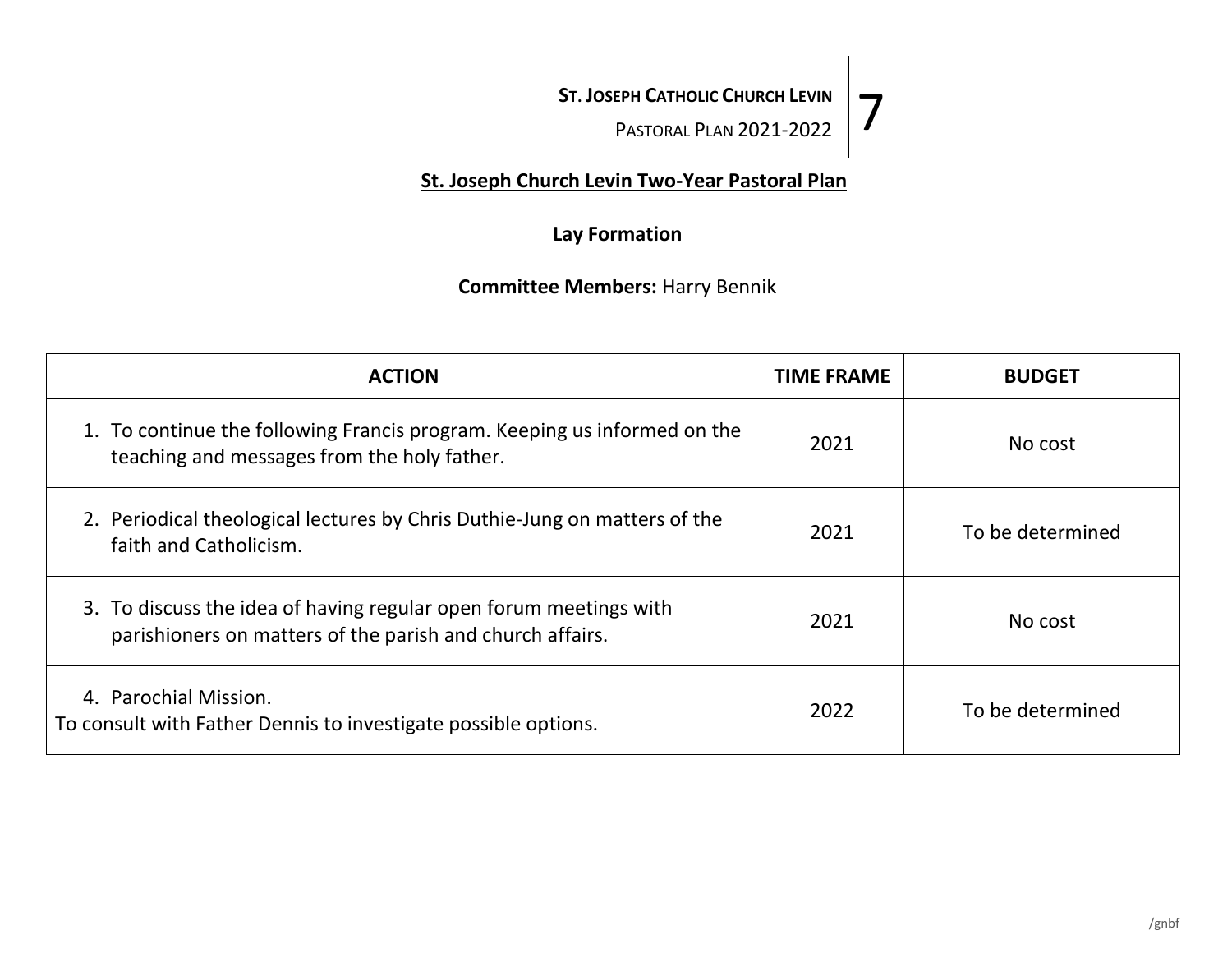EPH CATHOLIC CHURCH LEVIN  $8$ <br>PASTORAL PLAN 2021-2022

## **St. Joseph Church Levin Two-Year Pastoral Plan**

#### **GOAL:** Liturgy

To facilitate meaningful worship for parishioners to participate and engage in liturgies and celebrations that will give thanks and glory to God.

#### **COMMITTEE MEMBERS:** Kerry Gaffaney

**OBJECTIVES:** To accomplish this goal, we will:

| <b>ACTION STEP</b>                                                                                                         | <b>BY WHOM</b>                              | <b>TIMELINE</b>                                          | <b>BUDGET</b> |
|----------------------------------------------------------------------------------------------------------------------------|---------------------------------------------|----------------------------------------------------------|---------------|
| 1. Creation of the Annual Liturgical Calendar which includes<br>feast days, special celebrations, and Sunday music roster. | <b>Liturgy Committee</b>                    | <b>July 2021</b>                                         | <b>None</b>   |
| 2. Identify the ministries under the umbrella of Liturgy<br>Committee outside of Sunday Mass.                              | <b>Liturgy Committee</b>                    | <b>June 2021</b>                                         | <b>None</b>   |
| 3. Creation of rosters for different ministries in the Sunday<br>Mass.                                                     | $2021 -$ Anna, 2022 -<br>Liturgt Committee. | Ongoing                                                  | <b>None</b>   |
| 4. Sorting out of the sacristy and backroom                                                                                | Brian, et al                                | Ongoing                                                  | None          |
| 5. Ongoing dialogue with the sacristans in all liturgies.                                                                  | <b>Sacristans and Kerry</b>                 | Ongoing                                                  | None          |
| 6. Time and Talent Sunday Celebration                                                                                      | <b>Liturgy Committee</b>                    | 31 <sup>st</sup> July and 1 <sup>st</sup> August<br>2021 | <b>None</b>   |
| 7. Commit to one multicultural Mass a year, and it could be<br>Pentecost, Christ the king or any other major feast.        | <b>Liturgy Committee</b>                    | <b>July 2021, January 2022</b>                           | <b>None</b>   |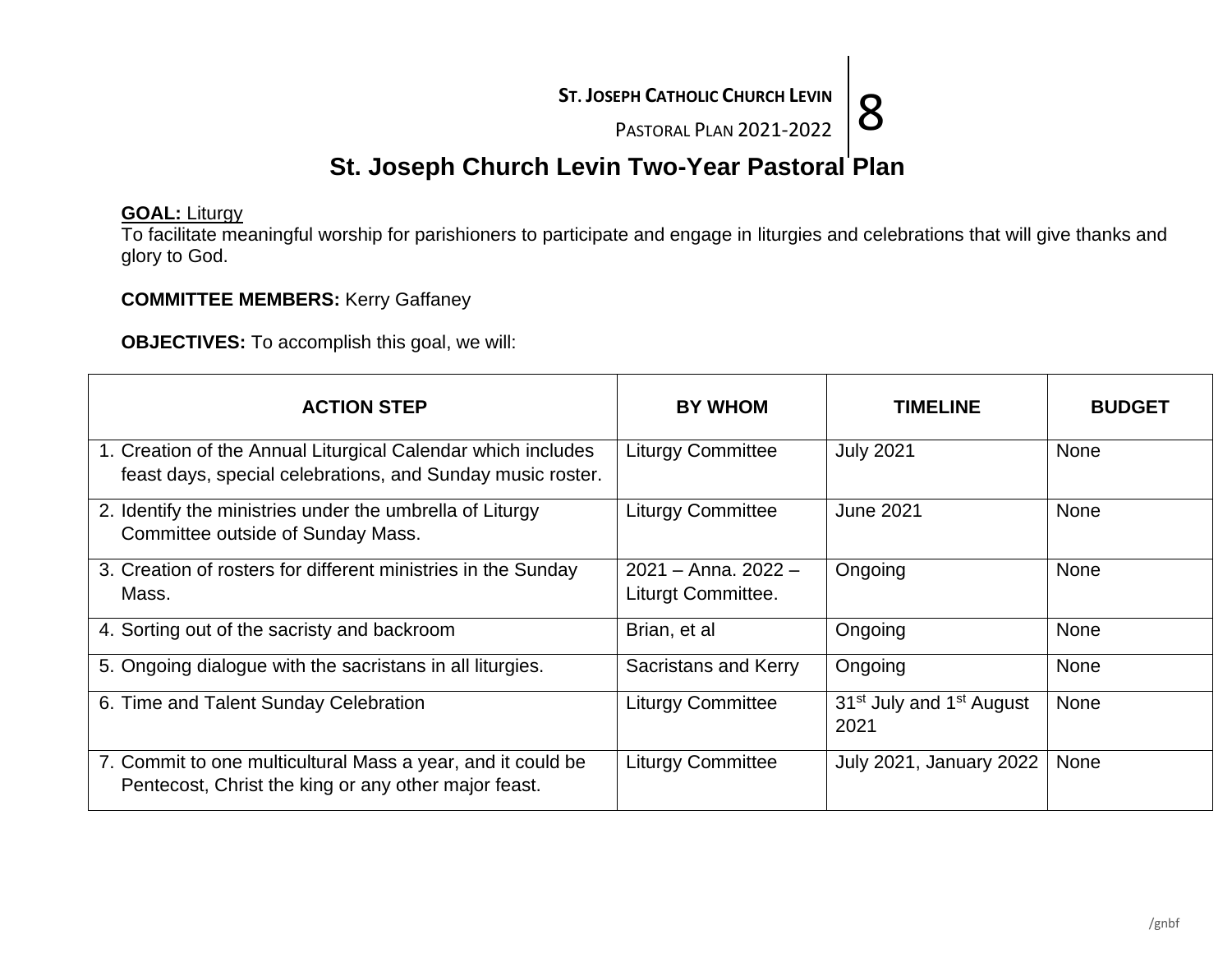SEPH CATHOLIC CHURCH LEVIN  $\big|9$ <br>PASTORAL PLAN 2021-2022

| <b>ACTION STEP</b>                                                                                                                     | <b>BY WHOM</b>                                                        | <b>TIMELINE</b>   | <b>BUDGET</b> |
|----------------------------------------------------------------------------------------------------------------------------------------|-----------------------------------------------------------------------|-------------------|---------------|
| 8. Organize planning for next year 2022                                                                                                | <b>Liturgy Committee</b>                                              | November 2021     | <b>None</b>   |
| 9. Organize Lent, Easter, and Christmas in which different<br>ethnic groups take responsibilities for liturgies.                       | <b>Liturgy Committee</b>                                              | Two months before | None          |
| Delegate the roles/responsibilities of Sacramental<br>10.<br>Programs to parishioners (Reconciliation, Confirmation,<br>and Eucharist) | Liturgy<br>Committee/Parents of<br>the current<br>sacramental program | <b>July 2021</b>  | None          |
| Attend liturgy formation workshops provided by the<br>11.<br>diocese.                                                                  | <b>Liturgy Committee and</b><br>ministry members                      | As needed         | 500 NZD       |
| Join in an inter-denominational liturgies in the area.<br>12.                                                                          | <b>Liturgy Committee</b>                                              | Once a year       | None          |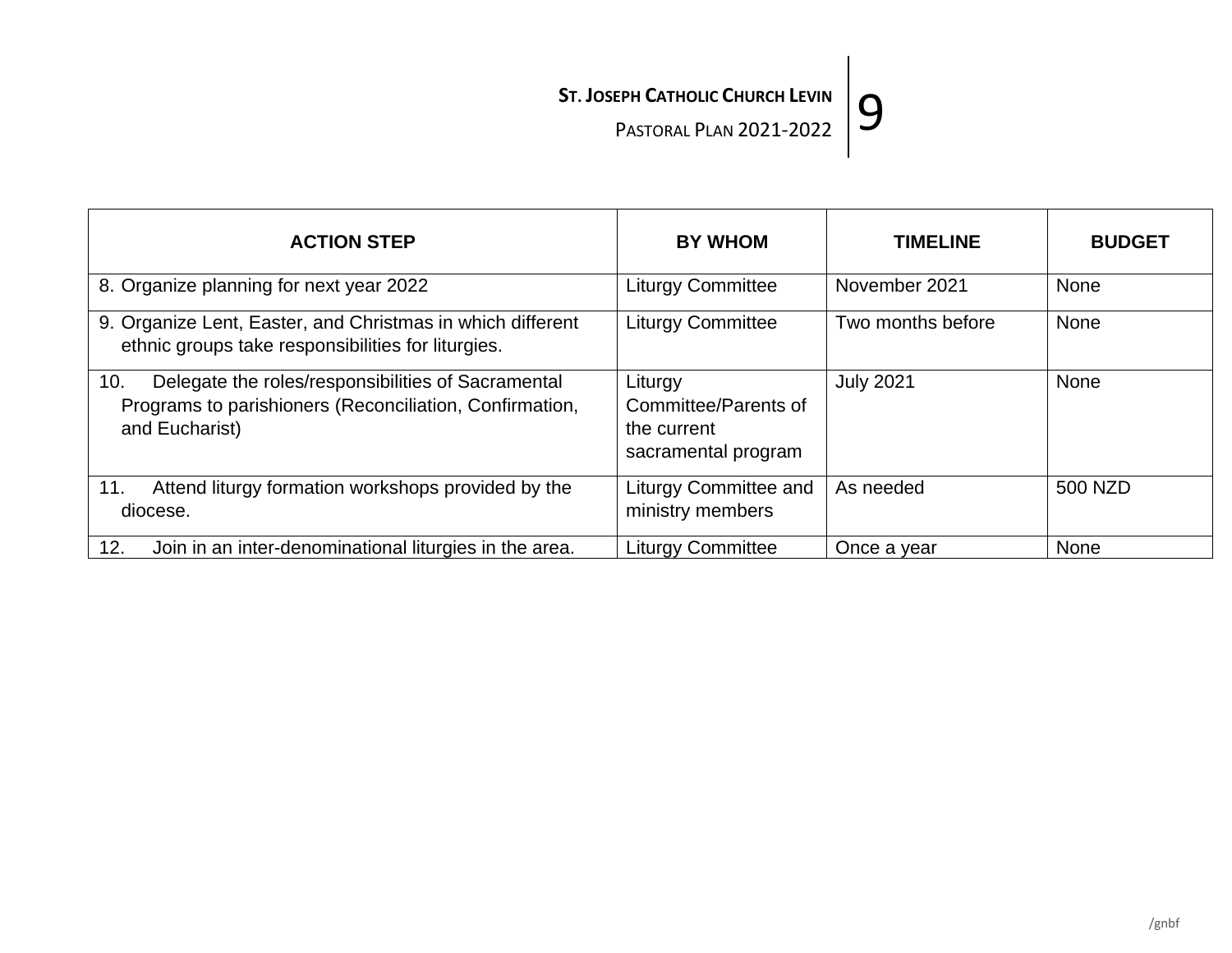## **St. Joseph Church Levin Two-Year Pastoral Plan**

#### **GOAL:** Youth Formation

Provide effective ways/means of communicating internally to the parish community in general and among the various parish groups as well as externally to the broader community (vice versa).

#### **COMMITTEE MEMBERS:** Gladys Fermo, Anna Smith **TARGET AGE GROUP:** 12/13 years old (Year 8) upto 20+ **OBJECTIVES:** To accomplish this goal, we will:

| <b>ACTION STEP</b>                                                                                                                                                                                                                             | <b>BY WHOM</b>                    | <b>TIMELINE</b>                                             | <b>BUDGET</b> |
|------------------------------------------------------------------------------------------------------------------------------------------------------------------------------------------------------------------------------------------------|-----------------------------------|-------------------------------------------------------------|---------------|
| Meeting to Set a date for the 1 <sup>st</sup> Youth Meeting<br>Create a poster for the announcement<br>Create a FB event and post it on Social Media<br>Reach out to the rangatahi in St Joseph, Levin Parish<br><b>Book the Parish Centre</b> | Gladys & Anna                     | 18 <sup>th</sup> of May 2021,<br>Monday                     | No cost       |
| 2. 1 <sup>st</sup> Youth Meeting<br>Meet & Greet with the Youth<br>Brainstorming on their plan<br>Present a possible funding from:<br><b>Youth-led Fund from Eastern &amp; Central Community Trust</b>                                         | Gladys, Anna & the<br>Youth Group | 28 <sup>th</sup> of May 2021,<br>Friday from<br>6.30-8.30pm | 50.0 ZD       |
| 3. $2nd$ Meeting<br>Identify the detailed activities to do (WHAT)                                                                                                                                                                              | Gladys, Anna & the<br>Youth Group | next Sun<br>06 June 2021<br>Time: 11am-1pm                  | 50.00 NZD     |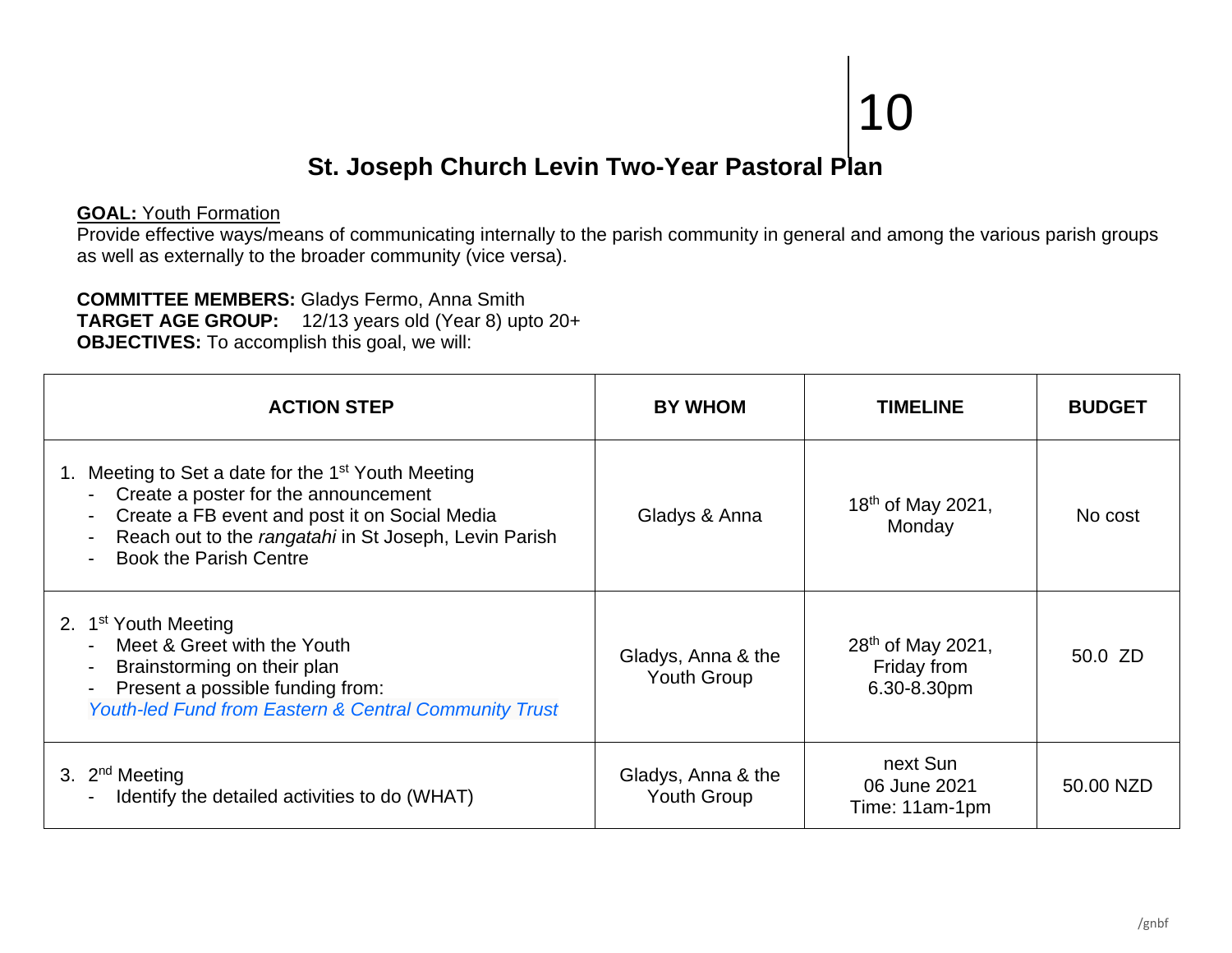| 4. 3rd Meeting<br>Identify the WHO will do it<br>And HOW to do it                                                         | Gladys, Anna & the<br><b>Youth Group</b> | next Sun<br>13 June 2021<br>Time: 11am-1pm                     | 50.0 ZD   |
|---------------------------------------------------------------------------------------------------------------------------|------------------------------------------|----------------------------------------------------------------|-----------|
| 5. 4th Meeting<br>Planning of finalized event                                                                             | Gladys, Anna & the<br><b>Youth Group</b> | next Fri/Sat/Sun<br>18/19/20 June 2021<br>Time: TBA            | 50.0 ZD   |
| 6. 5th Meeting<br>Advertise / Invite people                                                                               | Gladys, Anna & the<br><b>Youth Group</b> | next Fri/Sat/Sun<br>25/26/27 June 2021<br>Time: TBA            | 50.00 NZD |
| 7. Actual Event                                                                                                           | the Youth Group                          | next Sun<br>04 July 2021<br>Time: 915-11am                     |           |
| 8. No Meeting, but subject to change if the rangatahi wants to<br>have a continuous meeting or just a simple hanging out. |                                          | 1 <sup>st</sup> Weekend of<br>School Holiday:<br>09/10/11 July |           |
| 9. 1 <sup>st</sup> Day of Class on Term 3                                                                                 |                                          | 26 July 2021, Monday                                           |           |
| 10.1 <sup>st</sup> Meeting on term 3<br>11. Plan for next activity                                                        | Gladys, Anna & the<br><b>Youth Group</b> | 30/31 Jul or 01 Aug 2021<br>Fri/Sat/Sun<br>Time: TBA           |           |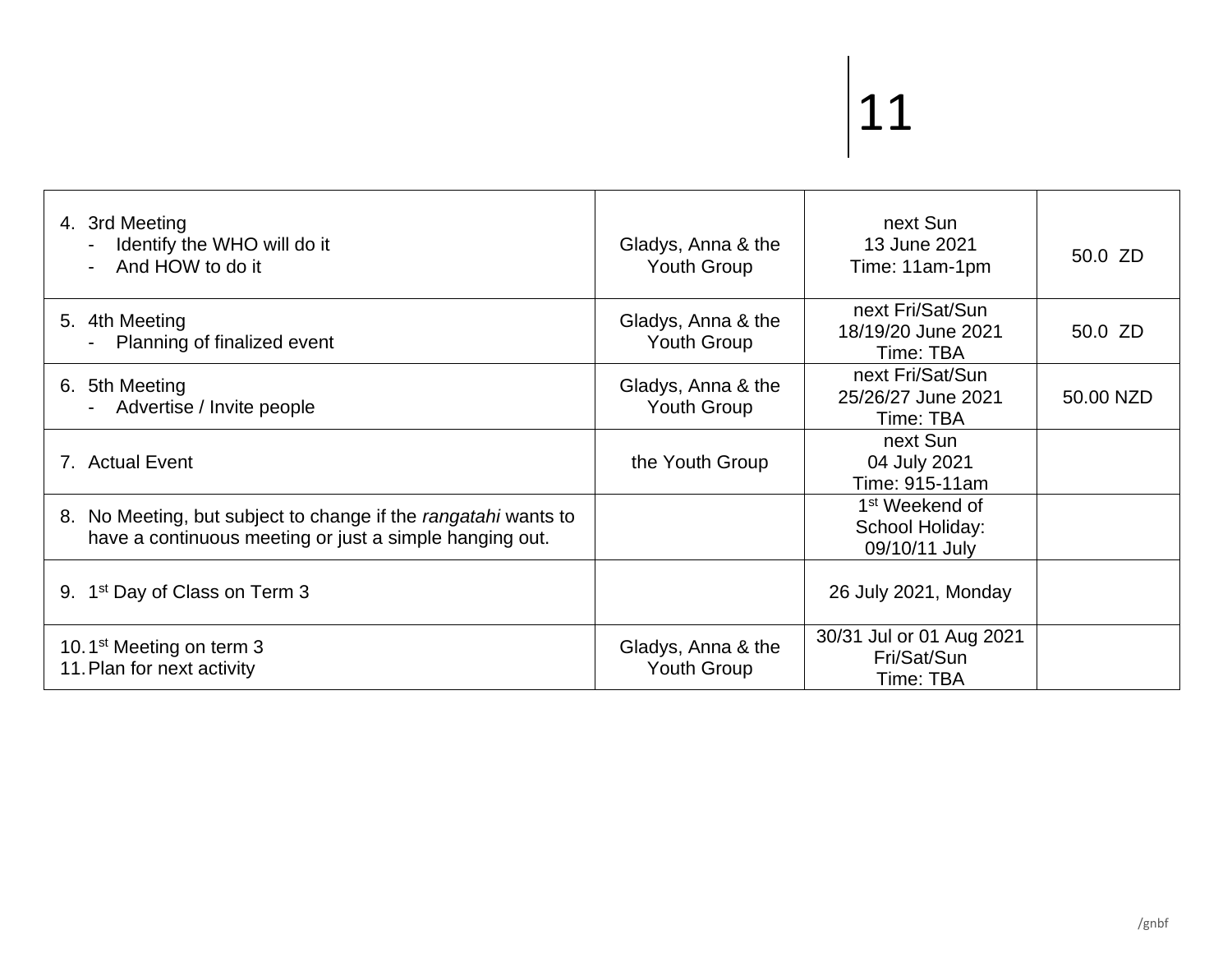## **St. Joseph Church Levin Two-Year Pastoral Plan**

#### **GOAL:** Social Justice

To help enable parishioners to live out the faith by serving those in need in the community and to work for justice and peace based on the principles of Catholic Social Teaching.

#### **COMMITTEE MEMBER:** Hilary Sheeran

**OBJECTIVES:** To accomplish this goal, we will:

|      | <b>ACTION STEP</b>                                                                                                                                                                 | <b>BY WHOM</b>                    | <b>TIMELINE</b> | <b>BUDGET</b> |
|------|------------------------------------------------------------------------------------------------------------------------------------------------------------------------------------|-----------------------------------|-----------------|---------------|
|      | 1. Create a social justice committee.                                                                                                                                              | <b>Hilary and Dennis</b>          | August 2021     | <b>None</b>   |
|      | 2. Gain a wider understanding of catholic social teaching by<br>coordinating with the formation committee.                                                                         | <b>Hilary and Harry</b>           | September 2021  | 200 NZD       |
| l 3. | Identify needs of our community and wider community,<br>create opportunities for people to see these needs<br>(formation), and find ways to be able to help to meet those<br>needs | Social Justice Committee<br>(SJC) | November 2021   | <b>None</b>   |
|      | 4. To find opportunities for parishioners to make use of their<br>time and talent to help those in need.                                                                           | <b>SJC</b>                        | February 2022   | <b>None</b>   |
|      | 5. To find ways to support refugees settling in Horowhenua.                                                                                                                        | <b>SJC</b>                        | February 2022   | None          |
| 6.   | To support SVdP in their social justice activities                                                                                                                                 | <b>SJC</b>                        | ongoing         | <b>None</b>   |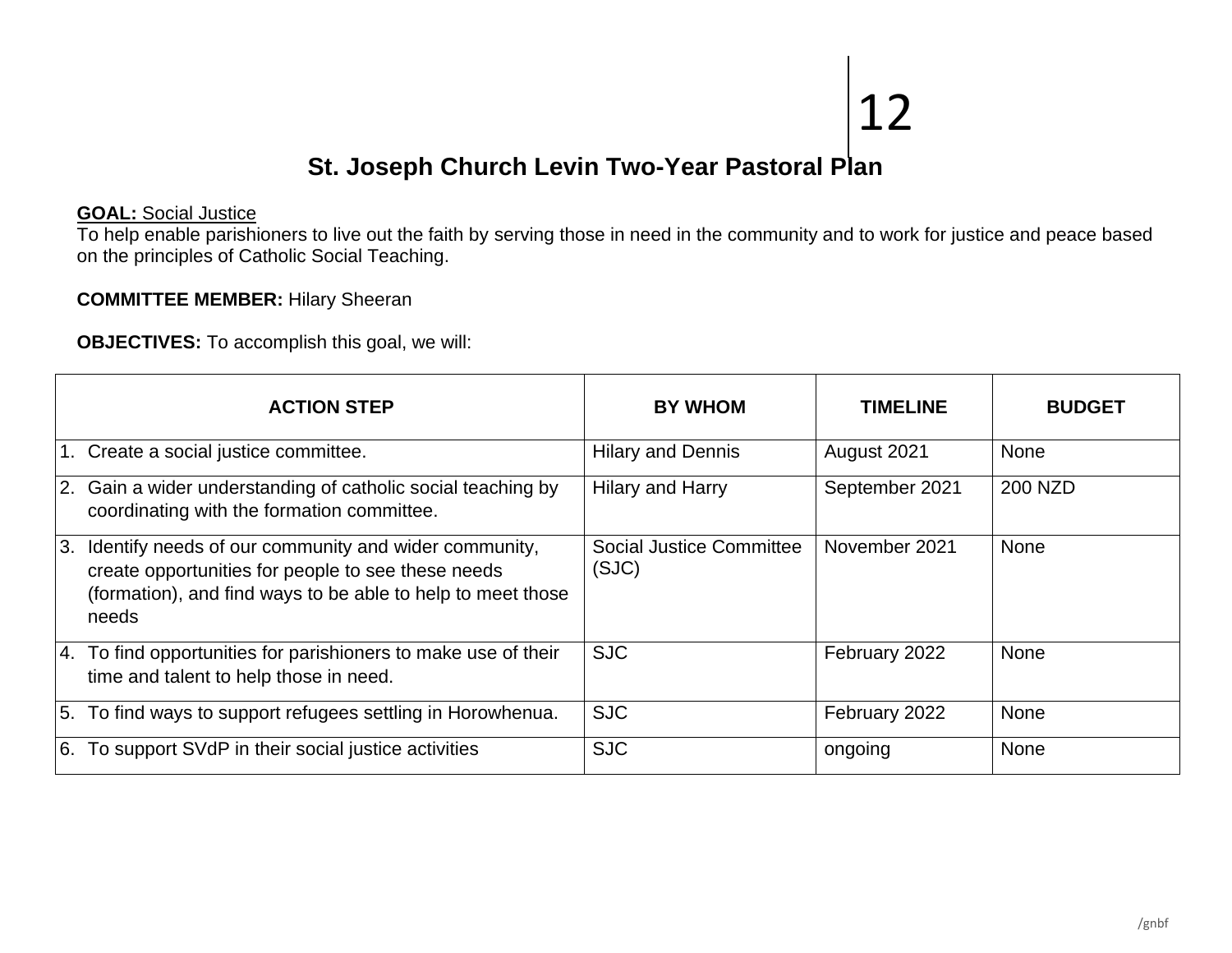## **St. Joseph Church Levin Two-Year Pastoral Plan**

### **Property Maintenance and Additions**

**Committee Members:** Harry Bennik, Rasella Fuauli

| <b>ACTION</b>                                                                                                                                      | <b>TIME FRAME</b> | <b>BUDGET</b>          |
|----------------------------------------------------------------------------------------------------------------------------------------------------|-------------------|------------------------|
| 5. Church security cameras.                                                                                                                        | 2021              | Quotation to be sorted |
| 6. To build an internal partitioned entrance foyer from the side<br>door of the Chapel, direct into the church and improving<br>wheelchair access. | 2021              | Quotation to be sorted |
| 7. To repaint the exterior of the Presbytery.                                                                                                      | 2022              | Quotation to be sorted |
| 8. To build a toilet block to service the parish centre meeting room<br>at the rear of the church.                                                 | 2022              | \$25,000.00            |
| 9. To build a crying room inside the church. Possible location $-\text{old}$<br>confessional.                                                      | 2022              | Quotation to be sorted |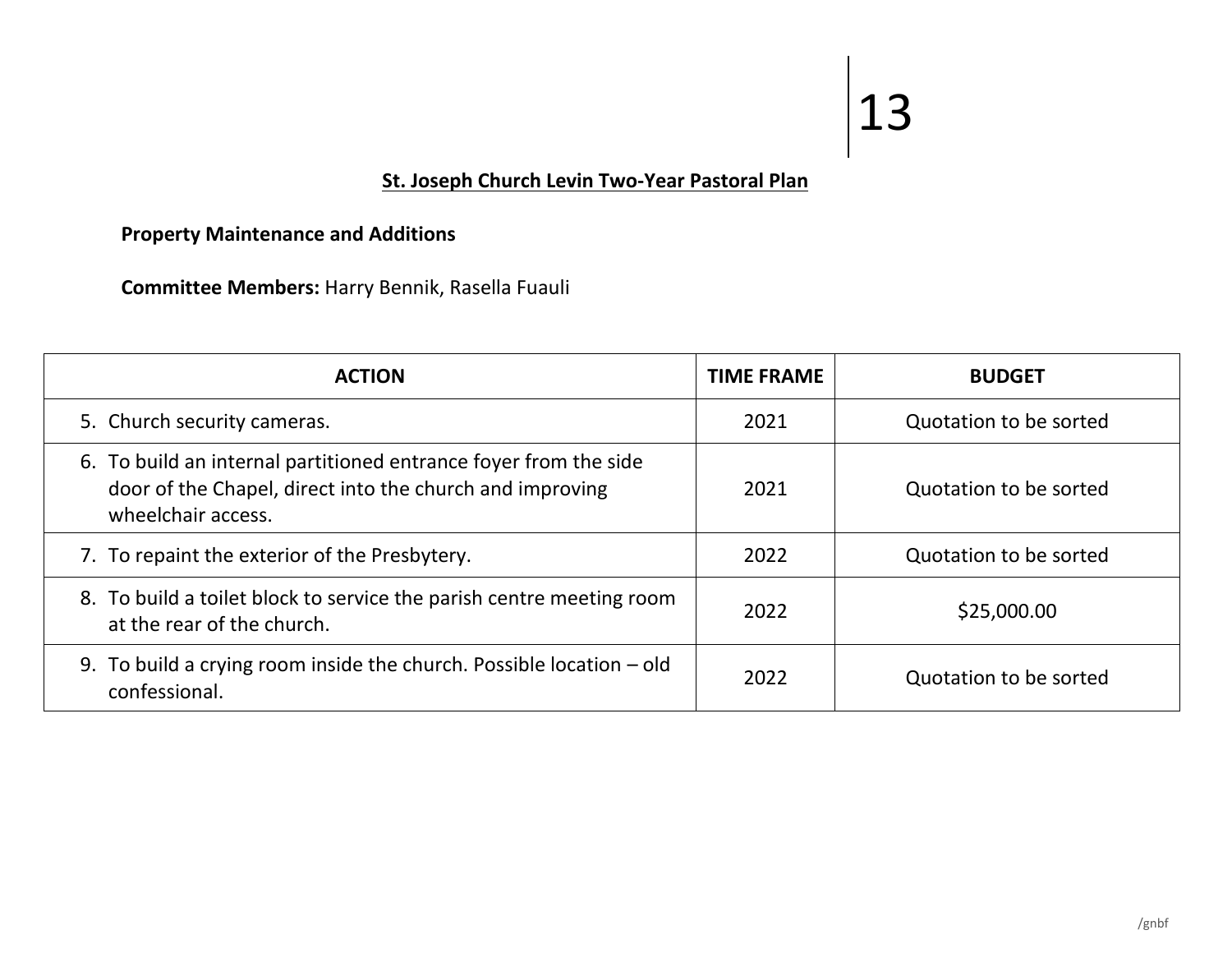## **St. Joseph Church Levin Two-Year Pastoral Plan**

#### **GOAL:** Youth Formation

Provide effective ways/means of communicating internally to the parish community in general and among the various parish groups as well as externally to the broader community (vice versa).

**COMMITTEE MEMBERS:** Gladys Fermo, Anna Smith **TARGET AGE GROUP:** 12/13 years old (Year 8) upto 20+ **OBJECTIVES:** To accomplish this goal, we will:

| <b>ACTION STEP</b>                                                                                                                                                                                                                                                                                                   | <b>BY WHOM</b>                           | <b>TIMELINE</b>                                             | <b>BUDGET</b> |
|----------------------------------------------------------------------------------------------------------------------------------------------------------------------------------------------------------------------------------------------------------------------------------------------------------------------|------------------------------------------|-------------------------------------------------------------|---------------|
| 12. Meeting to Set a date for the 1 <sup>st</sup> Youth Meeting<br>- Create a poster for the announcement<br>Create a FB event and post it on Social Media<br>$\blacksquare$<br>Reach out to the rangatahi in St Joseph, Levin Parish<br>$\blacksquare$<br><b>Book the Parish Centre</b><br>$\overline{\phantom{0}}$ | Gladys & Anna                            | 18 <sup>th</sup> of May 2021,<br>Monday                     | No cost       |
| 13.1 <sup>st</sup> Youth Meeting<br>Meet & Greet with the Youth<br>$\overline{\phantom{0}}$<br>Brainstorming on their plan<br>$\blacksquare$<br>Present a possible funding from:<br>$\blacksquare$<br><b>Youth-led Fund from Eastern &amp; Central Community Trust</b>                                               | Gladys, Anna & the<br><b>Youth Group</b> | 28 <sup>th</sup> of May 2021,<br>Friday from<br>6.30-8.30pm | 51.0 ZD       |
| 14.2 $nd$ Meeting<br>Identify the detailed activities to do (WHAT)<br>$\blacksquare$                                                                                                                                                                                                                                 | Gladys, Anna & the<br>Youth Group        | next Sun<br>06 June 2021<br>Time: 11am-1pm                  | 50.00 NZD     |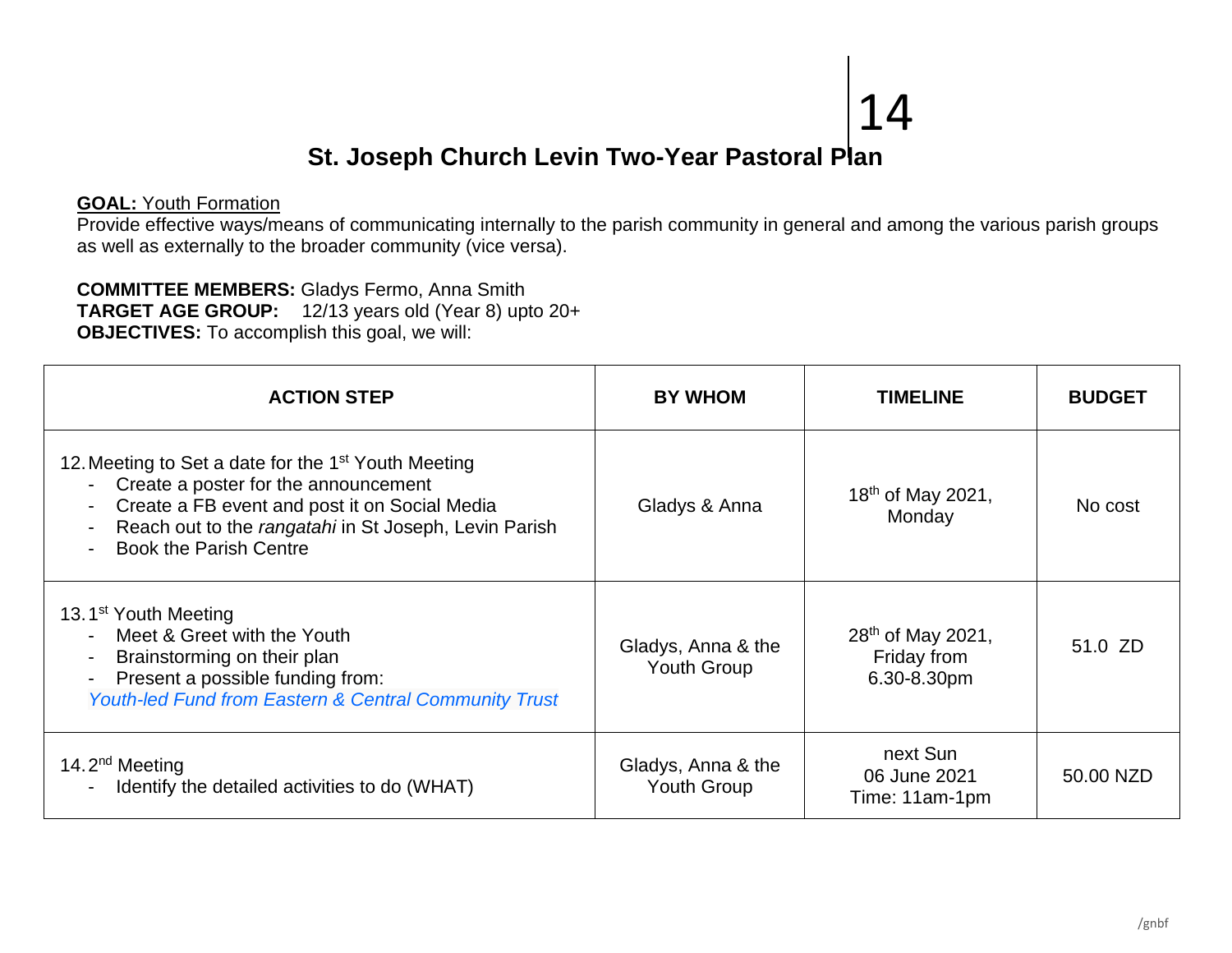| 15.3rd Meeting<br>Identify the WHO will do it<br>And HOW to do it                                                          | Gladys, Anna & the<br><b>Youth Group</b> | next Sun<br>13 June 2021<br>Time: 11am-1pm                     | 51.0 ZD   |
|----------------------------------------------------------------------------------------------------------------------------|------------------------------------------|----------------------------------------------------------------|-----------|
| 16.4th Meeting<br>Planning of finalized event                                                                              | Gladys, Anna & the<br><b>Youth Group</b> | next Fri/Sat/Sun<br>18/19/20 June 2021<br>Time: TBA            | 51.0 ZD   |
| 17.5th Meeting<br>Advertise / Invite people                                                                                | Gladys, Anna & the<br>Youth Group        | next Fri/Sat/Sun<br>25/26/27 June 2021<br>Time: TBA            | 50.00 NZD |
| 18. Actual Event<br>Target to sponsor a mass, if possible                                                                  | the Youth Group                          | next Sun<br>04 July 2021<br>Time: 915-11am                     |           |
| 19. No Meeting, but subject to change if the rangatahi wants to<br>have a continuous meeting or just a simple hanging out. |                                          | 1 <sup>st</sup> Weekend of<br>School Holiday:<br>09/10/11 July |           |
| 20.1 <sup>st</sup> Day of Class on Term 3                                                                                  |                                          | 26 uly 2021, Monday                                            |           |
| 21.1 <sup>st</sup> Meeting on term 3<br>Plan for next activity                                                             | Gladys, Anna & the<br><b>Youth Group</b> | 30/31 Jul or 01 Aug 2021<br>Fri/Sat/Sun<br>Time: TBA           |           |